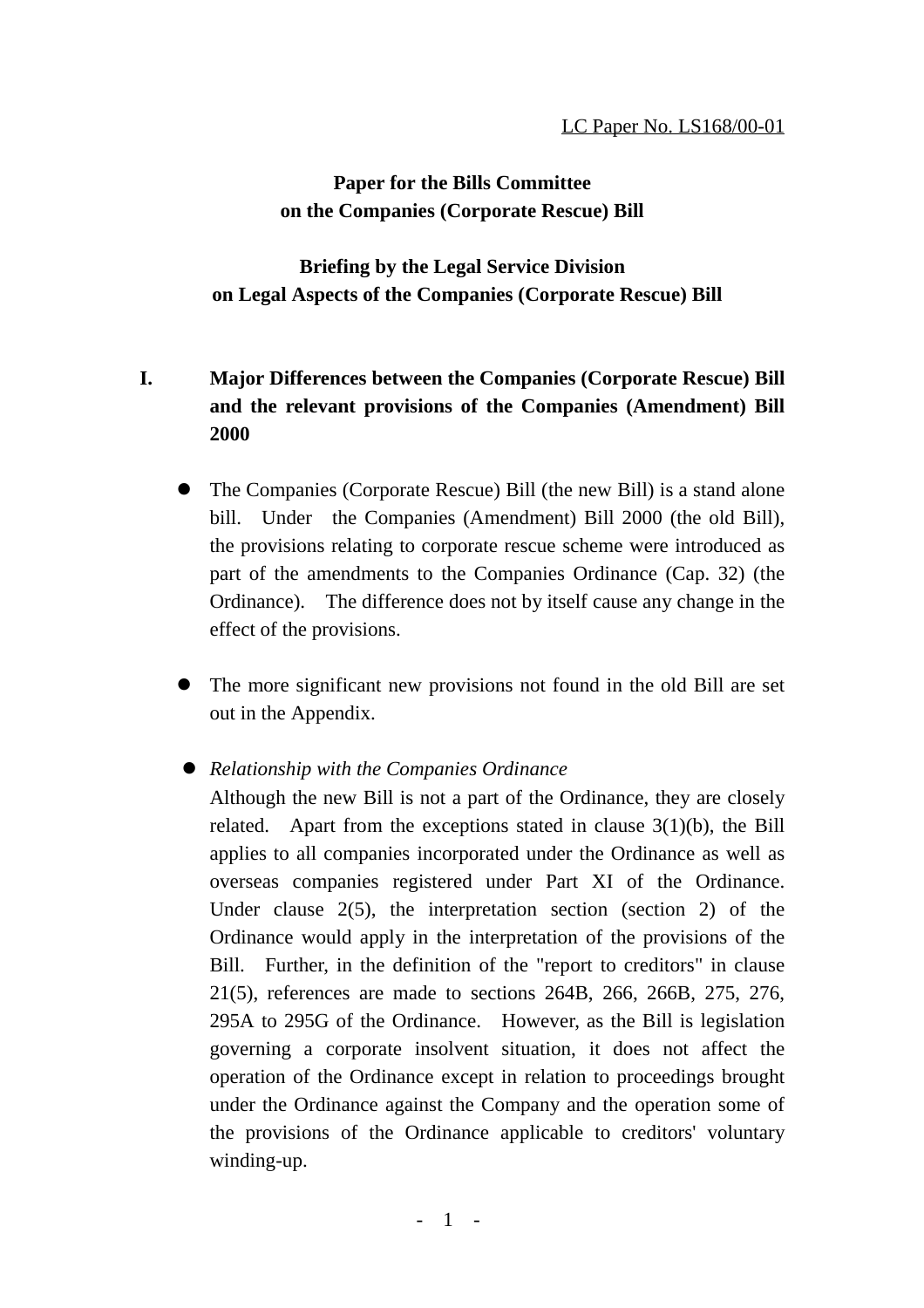#### **II. More Significant Legal Issues**

#### ! *Human Rights considerations:*

Clause 32(3) stipulates that an answer given by a person to a question put to him in exercise of powers conferred by rules made under this clause may be used in evidence against him. This appears to have abrogated the right against self-incrimination. The existing section 296(2A) of the Ordinance has the same wording. Perhaps section 296(2A) is meant to cover rules such as Rule 59 of the Companies (Winding-up) Rules (Cap. 32 sub. leg.). Rule 59 provides that verified notes of public examination of a person named in an order pursuant to section 222 of the Ordinance shall be used and subject to all just exceptions to admissibility in evidence, be admissible in evidence against that person. It is not immediately clear whether similar provision in the context of a corporate rescue scheme is necessary or conducive to the purposes of the scheme.

### ! *Clause 11(3) and Schedule5:*

Clause  $11(2)$  imposes the moratorium. Clause  $11(3)(d)$  provides exceptions to the moratorium for the contracts described in Schedule 5. Those contracts relate to financial products and instruments. Since products traded on recognized exchanges are settled on continuous net settlement basis, the need to exclude the application of clause 11(2) to contracts cleared through the recognized clearing houses isunderstood. It is also accepted that it is generally desirable for the development of financial markets to allow netting irrespective of the insolvency of a counter-party. Provisions should therefore be in place to cater for the needs of the clearing houses and for the purposes of netting. What clause 11(3)(d) and Schedule 5 have achieved is, however, the wholesale exclusion of the contracts relating to financial products and instruments. It means that purposes of a moratorium could be defeated if any creditor has a claim under any contract within Schedule 5 could sue the company. Perhaps the alternative is to restrict the exclusion to netting and the obligations relating to clearing houses.

! *Employer's contribution under Mandatory Provident Fund Schemes Ordinance (Cap. 485)* Clause 3(d)(i) of Schedule 2 requires a company to pay all debts and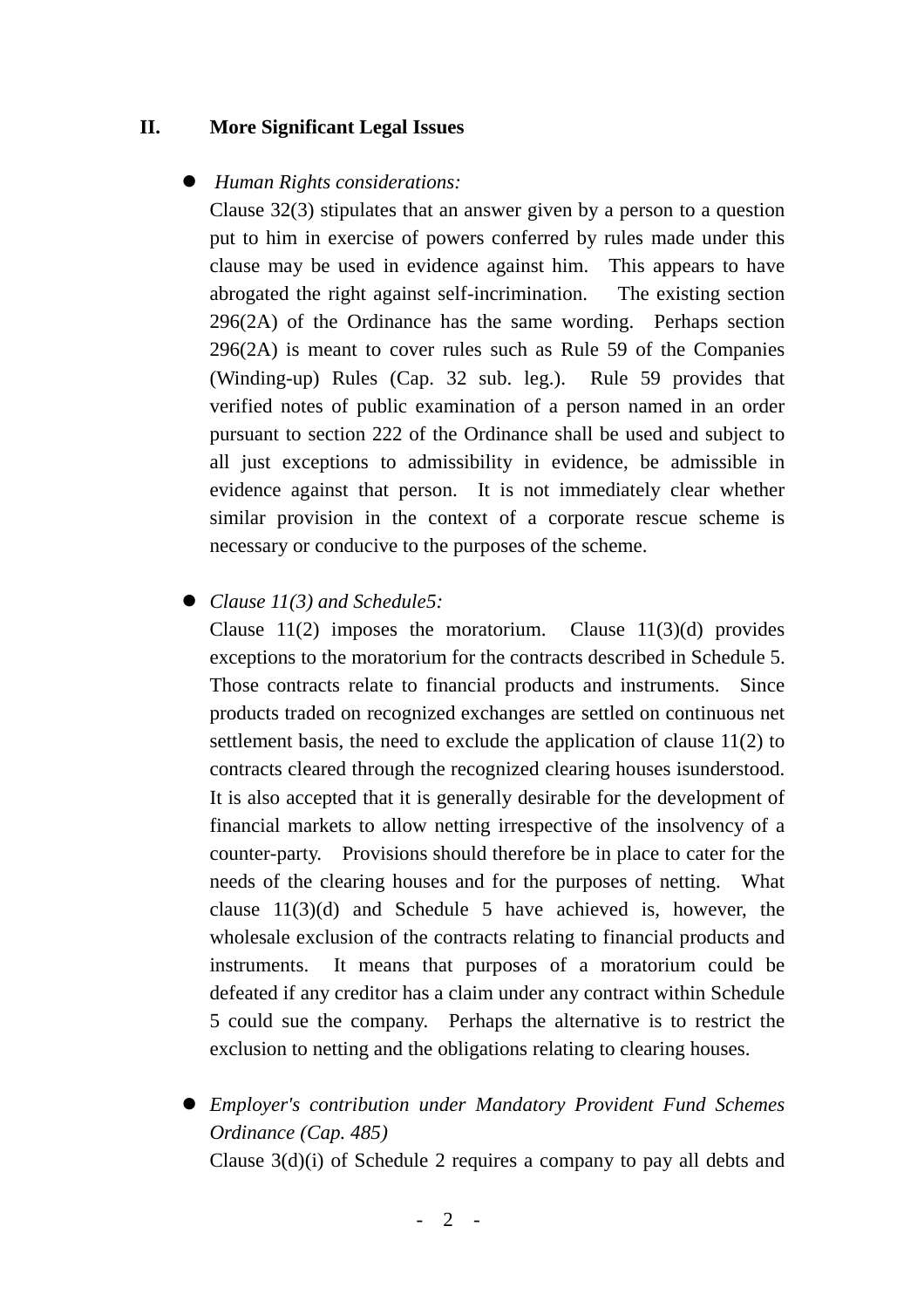liabilities owing to employees under the Employment Ordinance (Cap. 57). Employer's contributions under Mandatory Provident Fund Schemes Ordinance do not appear to be covered.

! *Company liable to third party for directors' unauthorzed acts*

Clause 14(3) provides for circumstances under which a company in provisional supervision may be liable to a person who deals with a director of the company. The general rules appears to be that the director is liable to the person with whom he has dealt. It is not clear whether it is necessary to make the company also liable. It seems to be not justifiable to make a company liable to a person who has notice of the fact that the company is in provisional supervision.

! *"As soon as reasonably practicable"*

In various provisions relating to the giving of notices and the vacation of office, the new Bill employs the expression of "as soon as reasonably practicable". The expression would allow the actual circumstances of the person concerned to be taken into account. Hence, a person who has much to do may be justified to take a longer time to give notice. Similarly, a busy Provisional Supervisor (PS) may be allowed more time to tidy up things before he vacates the office of PS. It may be desirable to set a minimum time within which the notice must be given or the office must be vacated subject to the power of the courts to grant extension.

## ! *Deemed commencement of voluntary winding-up*

Under Clause 22(5)(b), the commencement of a creditors' voluntary winding-up pursuant to a resolution of a creditor's meeting held in compliance with clause 21 would be deemed to be the date of the commencement of the moratorium. Consequently, as provided in clause  $22(5)(c)$ , other provisions of the Ordinance shall apply with necessary modification. This need for modification is uncertain in scope and content. A simple example is section 231 of the Ordinance which stipulates that a company shall cease to carry on its business from the commencement of a voluntary winding-up. The fact is that the company during the moratorium may still have carried on business but the deeming of the commencement of the voluntary winding-up makes such carrying on contrary to the statutory provision. Should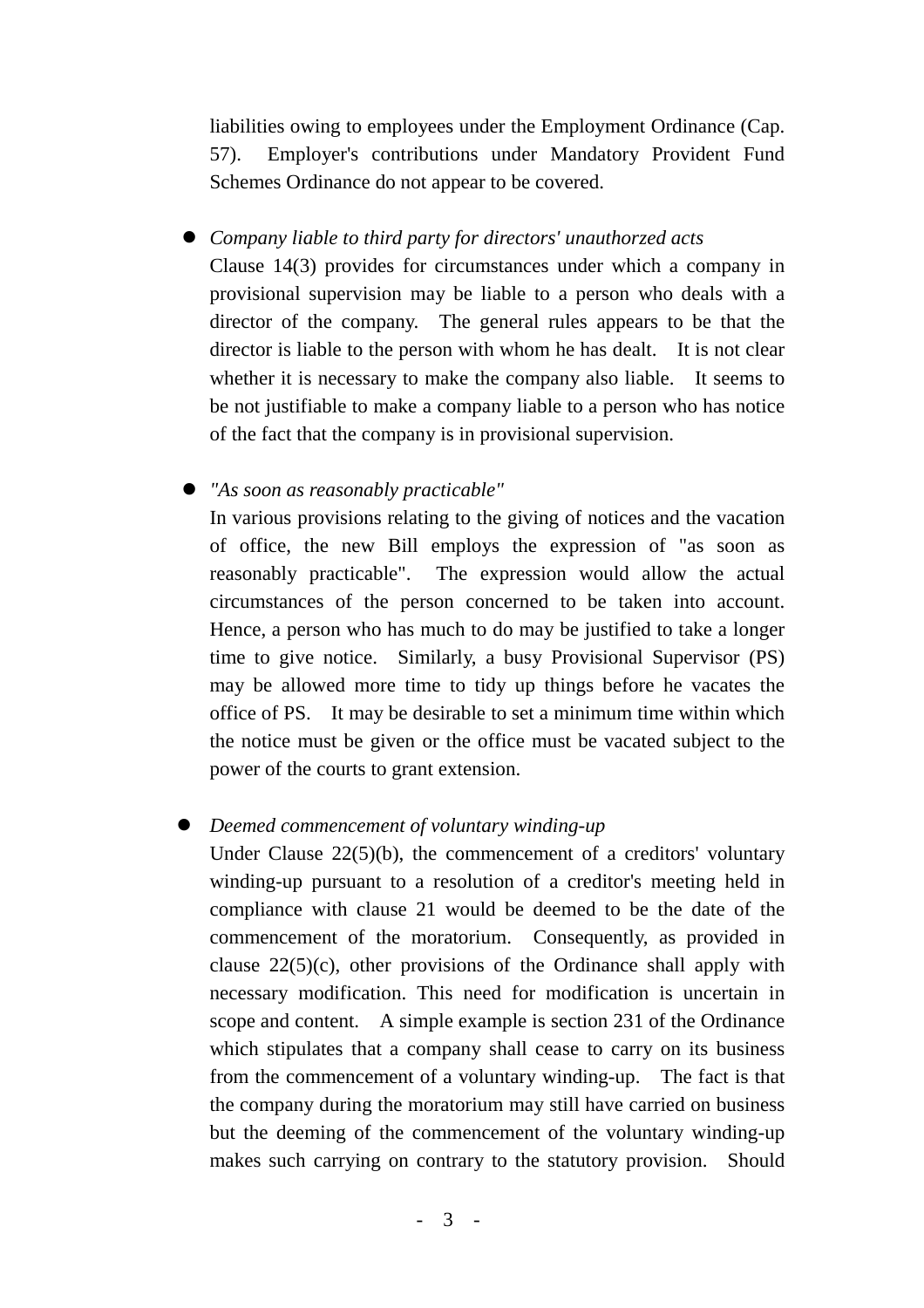we therefore change section 231 to have effect from the date of the resolution of the creditors' meeting, which contradicts the effect of clause 22(5)(b)? Another example is section 232 which stipulates that all transfer of shares after the commencement without the sanction of the liquidator shall be void. Should we declare any transfer of shares during the moratorium void? If not, what should the law be? Further, it is unclear how sections 241 to 243 would apply.

Prepared by

Legal Service Division Legislative Council Secretariat 26 September 2001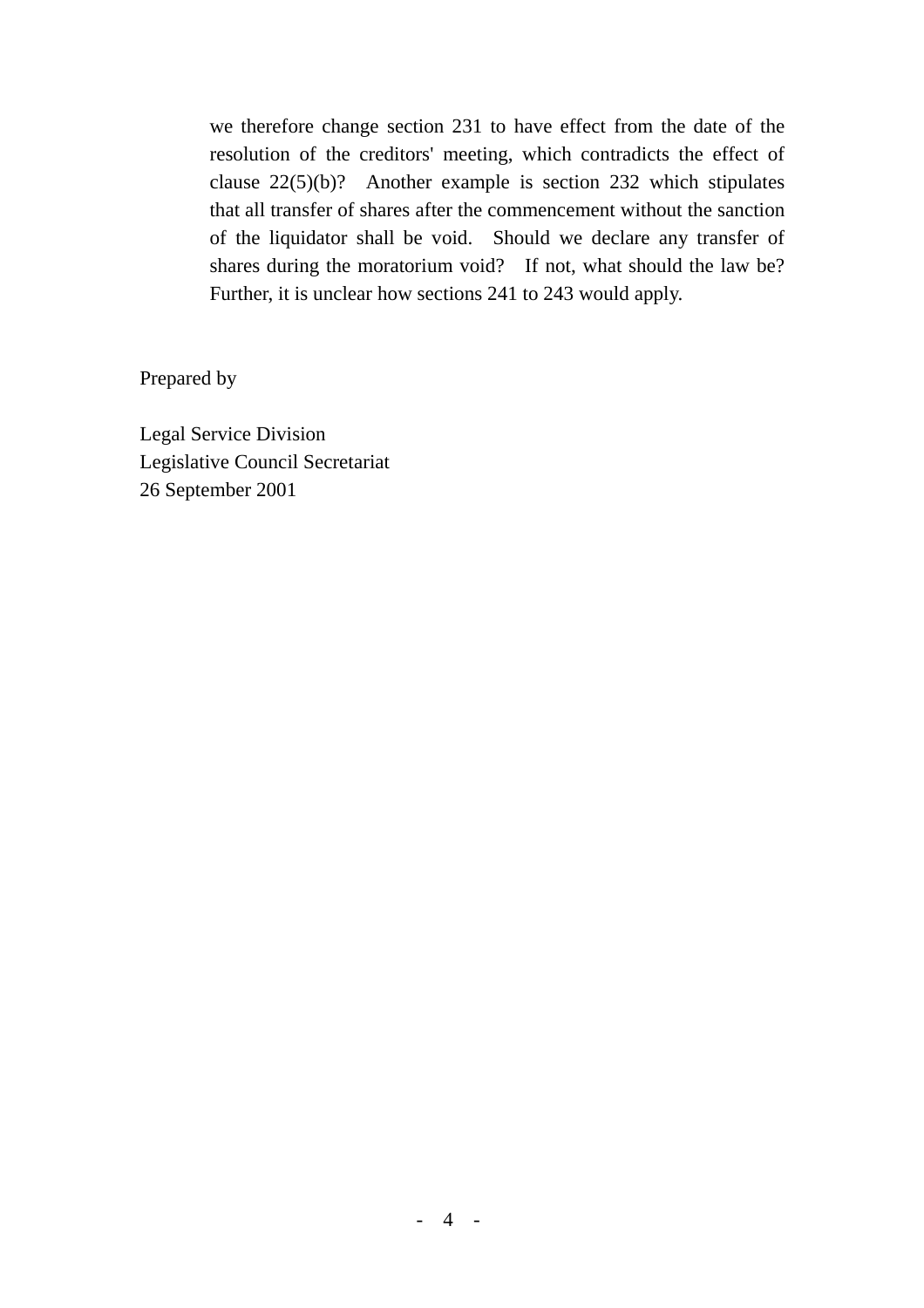### **APPENDIX**

- Clause 2 (1) Definition of "daily penalty" Definition of "notice" Definition of "published in the prescribed manner" Paragraph (b) in the definition of "relevant creditors"

- Clause 2(4) provides notice published in prescribed manner to be constructive notice to all creditors.
- Clause 2(5) applies the interpretation section of the Ordinance.
- Clause 3(1)(b)(iv) excludes the recognized exchange controller from the application of the enacted Bill.
- Clause 3(2) stipulates that the enacted Bill would bind the Government as a creditor of a company.
- Clause 7(2) requires the PS to specify in the proposal which purpose is achievable and explain why a voluntary arrangement is desirable.
- Clause 7(3) prescribes the matters that must be stated in a proposal.
- Clause 12(2)(c) provides for cessation of moratorium when there is no PS of the company upon the expiration of specified periods of time.
- Clause 16 (7) excludes debts and liabilities to be satisfied by a trust account of the company established under Schedule 2.
- Clause 17(4) requires the specified person to apply to the PS for approval prior to the costs being incurred. This takes on board a suggestion of the Bills Committee on the old Bill.
- Clause 20(9) requires the persons who have appointed the PS to give notice after the cessation of the moratorium of the cessation.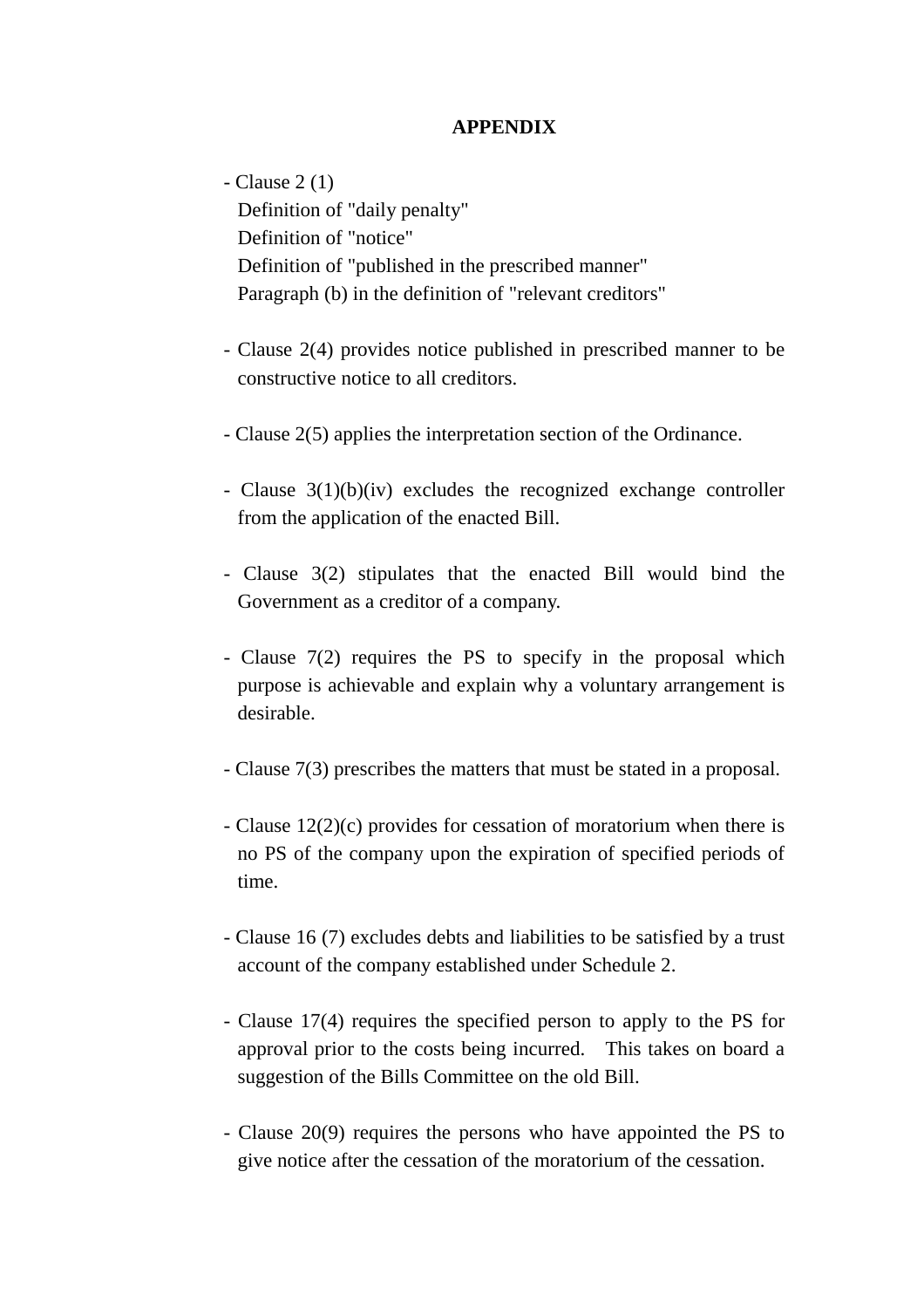- Paragraph (b) is added to the definition of "report to creditors" in Clause 21(5).
- Clause 23
	- Under the old Bill, secured creditors other than major secured creditor would be treated the same as unsecured creditors. It is now expressly stipulated in clause 23(1) that no proposal or modification that affects the right of a secured creditor of the company shall be approved without the consent in writing of the creditor concerned.
	- ! A member who is aggrieved by a resolution passed by a relevant meeting of creditors in relation to the company may apply to the court on the ground that the resolution substantially prejudices his rights as such a member (clause  $23(3)$ ).
- Clause 33 provides for amendment of the schedules.
- Schedule 2 clause  $3(d)(i)(C)$  and (ii)
	- The affidavit should state all wages owing by virtue of the Employment Ordinance to the existing employees of the company have been paid up to the relevant date and no such wages is owed to existing employees up to the relevant date.
- In Schedule 4 Part 1, clause 8 is added and consequential amendment to clause 7.
- In Schedule 4 Part 2, clause 12 is added to give the PS power to dispose of property of a company in ordinary course of the company's business for its benefit.
- In Schedule 4 Part 3, clause 2(a) is added.
- In Schedule 4 Part 5, clause 6 is added to allow PS to accept remuneration at a scale of fees lower than the approved scale.